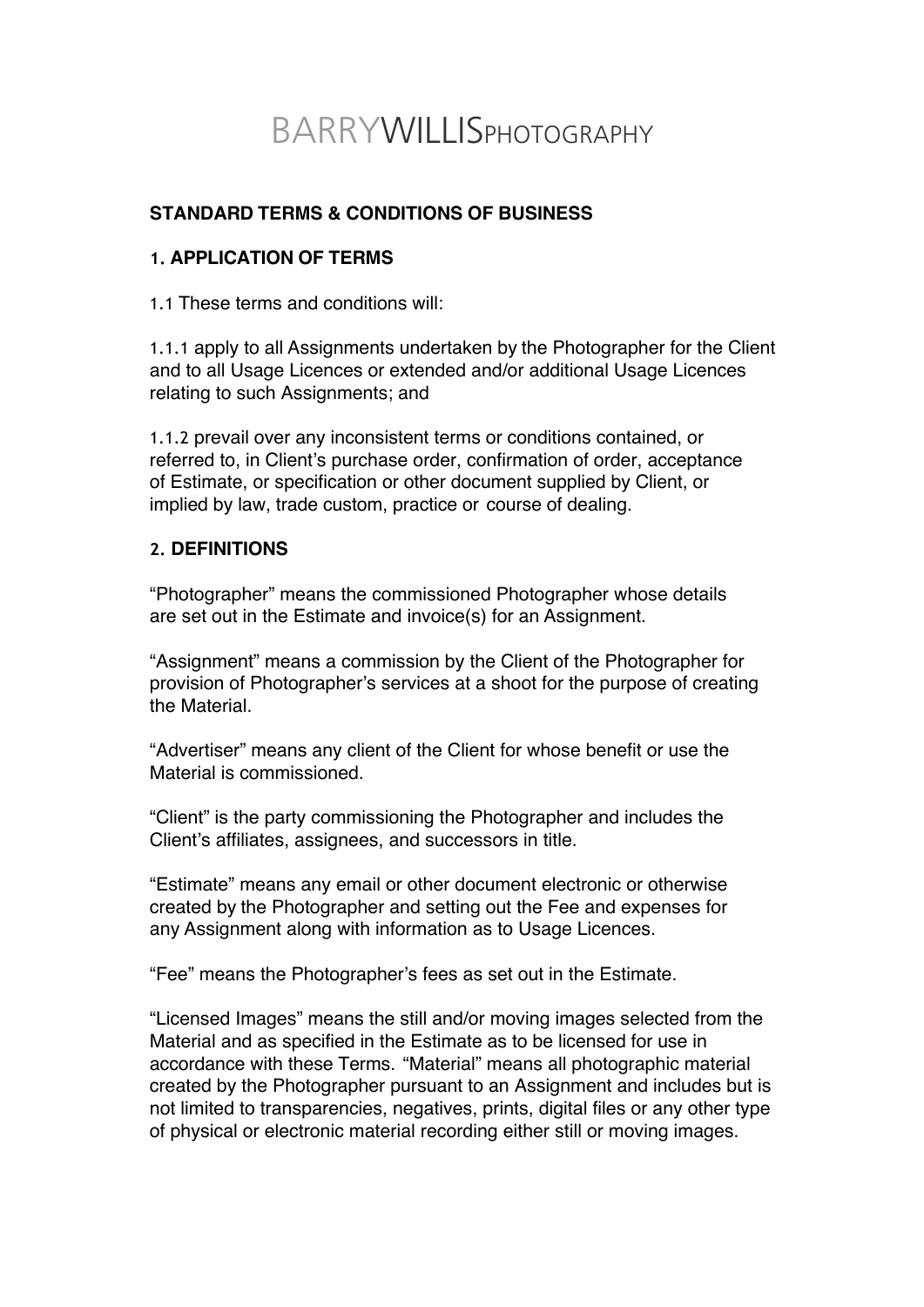"Shoot Duration" means the number of confirmed days of a shoot whether undertaken consecutively or in separate parts and includes all shoot, travel, recce, preparation or test days.

"Usage Licence" means the licence to use the Licensed Images as set out in clause 3.3 and clause 9 below.

"Working Day" means a day that is not a Saturday or Sunday or any day that is a Bank Holiday in England.

"B.U.R" means Base Usage Rate and is the figure by reference to which additional usage fees to the usage fees stated on the Photographer's original Estimate as accepted by the Client are established.

## **3. ESTIMATES**

- 3.1 Estimates provided by the Photographer are based upon the information provided by
- the Client in advance of preparing the Estimate.

3.2. Changes to the requirements for an Assignment before or during a shoot may increase the Fee and expenses.

3.3 Estimates shall specify the number and characteristics of Licensed Images which the Client shall be entitled to use and the media and territories in and durations for which they may be used and these shall be the terms of the Usage Licence unless otherwise agreed in writing. The Client is responsible for checking the Estimate to ensure that it provides for all requirements including but not limited to post production, high resolution files, the correct usage licences and all technical specifications for the Licensed Images.

3.4 Unless otherwise agreed in writing the Client's agreement of shoot date(s) shall be deemed to be acceptance of the Estimate.

3.5 If no B.U.R. has been stated, it will be equivalent to the Photographer's day shoot fee.

### **4. CONDUCT OF THE SHOOT**

4.1 The shoot will be arranged on date(s) mutually agreed between the Parties.

4.2 During the shoot the Photographer will take account of the Client's reasonable instructions in respect of the shoot brief.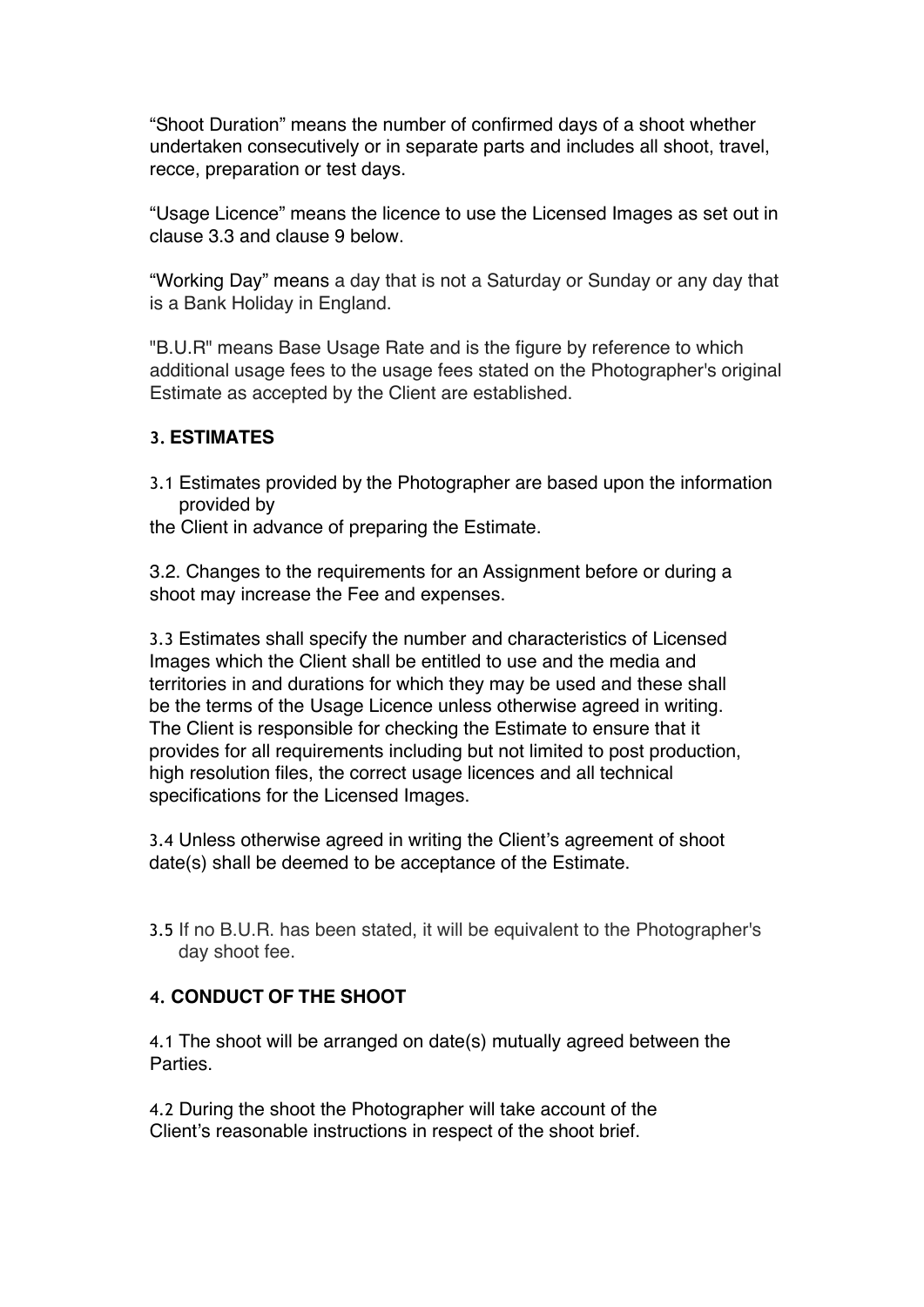4.3 If the Client is not present during the shoot then the Photographer's interpretation of the brief shall be deemed acceptable to Client.

## **5. OVERTIME AND ANTISOCIAL HOURS**

5.1 A normal day is up to 9 hours (including 1 hour for lunch) between 9am and 6pm on any Working Day.

5.2 Any hours worked outside a normal day ("Antisocial Hours") will incur additional overtime fees for the Photographer, crew and facilities. These will be agreed between the Parties.

5.3 Additional fees for crew, facilities and any other third parties required to work Antisocial Hours shall be as set out in their standard terms or otherwise negotiated.

## **6. CANCELLATION OF SHOOT**

6.1 If a confirmed shoot is cancelled or postponed for reasons outside the control of the Photographer (including unsuitable weather / light), the Photographer reserves the right to charge a cancellation fee at the following rates together with all incurred expenses: On Shoot Duration of two days or less:

6.1.1 cancellation on less than 3 Working Days notice - 100% of Fee + all expenses; or

6.1.2 on 3 to 6 Working Days notice - 75% of Fee + all expenses; or

6.1.3 on more than 6 Working Days notice - 50% of Fee + all expenses. On Shoot Duration in excess of 2 days and on notice equivalent to:

6.1.4 the Shoot Duration or less -100% of Fee + all expenses; or

6.1.5 more than the Shoot Duration but not more than twice the Shoot Duration - 75% of Fee + all expenses; or

6.1.6 more than twice the Shoot Duration - 25% of Fee + all expenses.

# **7. ACCEPTANCE & DELIVERY**

7.1 Following completion of the shoot the Photographer will deliver the Material to the Client as soon as reasonably practicable and in the agreed format to enable the Client to select the Licensed Images.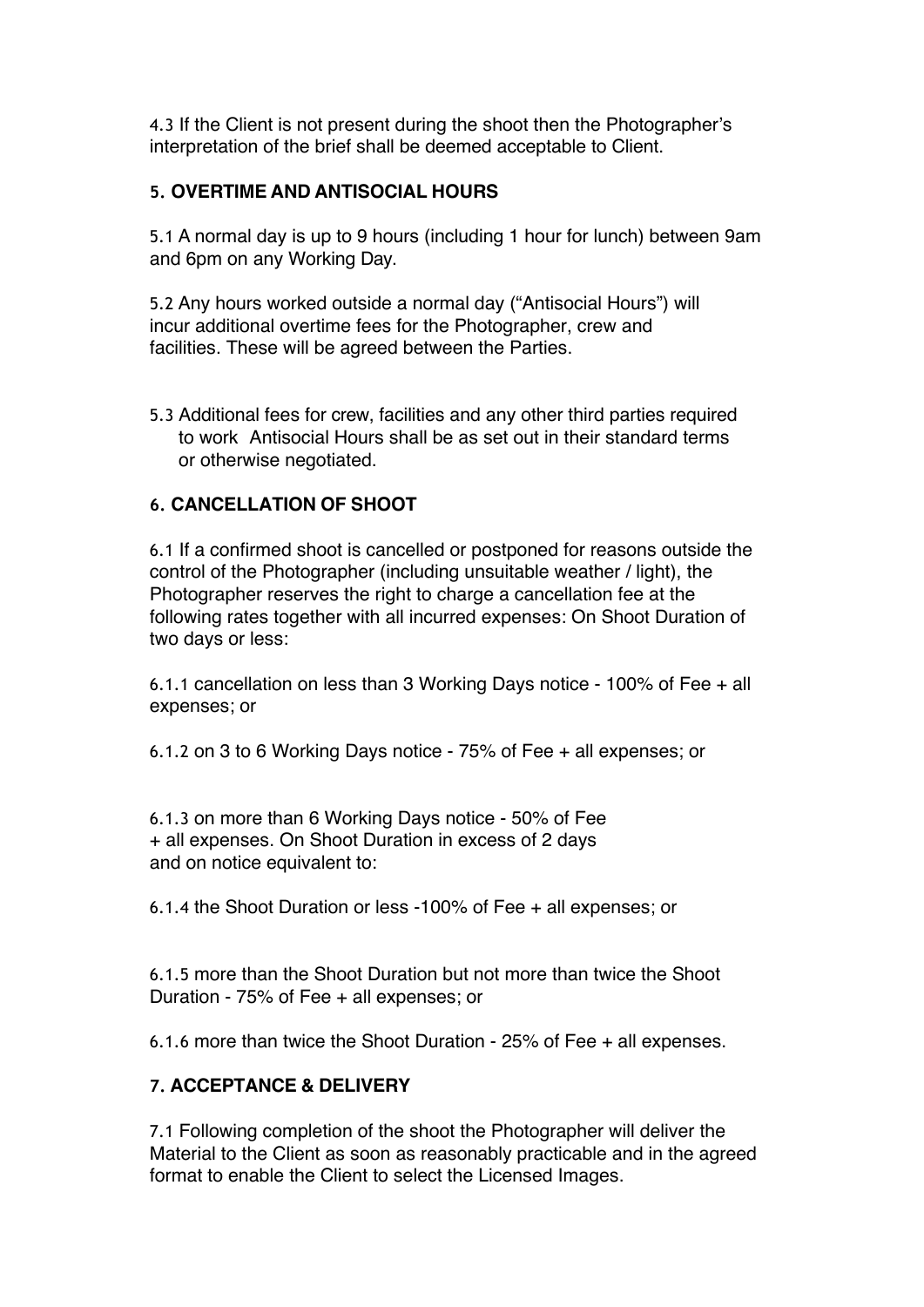7.2 Subject to any previously agreed deadlines for post-production work the Photographer will carry out any such work required as soon as reasonably practicable but cannot guarantee urgent turnaround.

7.3 Unless expressly agreed in writing between the Parties the Client shall not be entitled to reject the Material on the basis of style or composition.

## **8. STORAGE OF MATERIAL**

8.1 The Client shall ensure that it takes appropriate steps to keep safe an exact digital copy of all Material supplied for the duration of the Usage Licence. The Photographer will not be responsible for archiving any Material unless by prior written agreement with the Client.

8.2 Save for the purposes of the Usage Licence including clause 8.1 above the Material may not be stored in any electronic medium or transmitted to any third party, including for the avoidance of doubt any associated or branch office of the Client, without the written permission of the Photographer.

8.3 Upon publication of the Licensed Images or any of them and on the Photographer's request the Client shall supply to the Photographer free of charge a high-resolution digital file, PDF format file or good quality hard copies of the Licensed Images in the context in which they are published.

# **9. COPYRIGHT & USAGE LICENCES**

9.1 The entire copyright and all similar rights throughout the world in all the Material and ownership of all physical materials created by or for the Photographer shall vest in and be retained by the Photographer at all times.

9.2 The Client is responsible for informing the Advertiser of the extent and limitations of all Usage Licences.

9.3 Upon payment in full of both the Fee and expenses for an Assignment the Photographer grants to the Client the right to use the Licensed Images on the express terms of the Usage Licence. No use may be made before payment in full without the Photographer's express agreement in writing.

9.4 Provided that the Client has paid in full all invoices relating to the Assignment the period of use specified in the Usage Licence commences from the date of first use or 6 months after the shoot date, whichever is sooner (unless otherwise agreed in writing).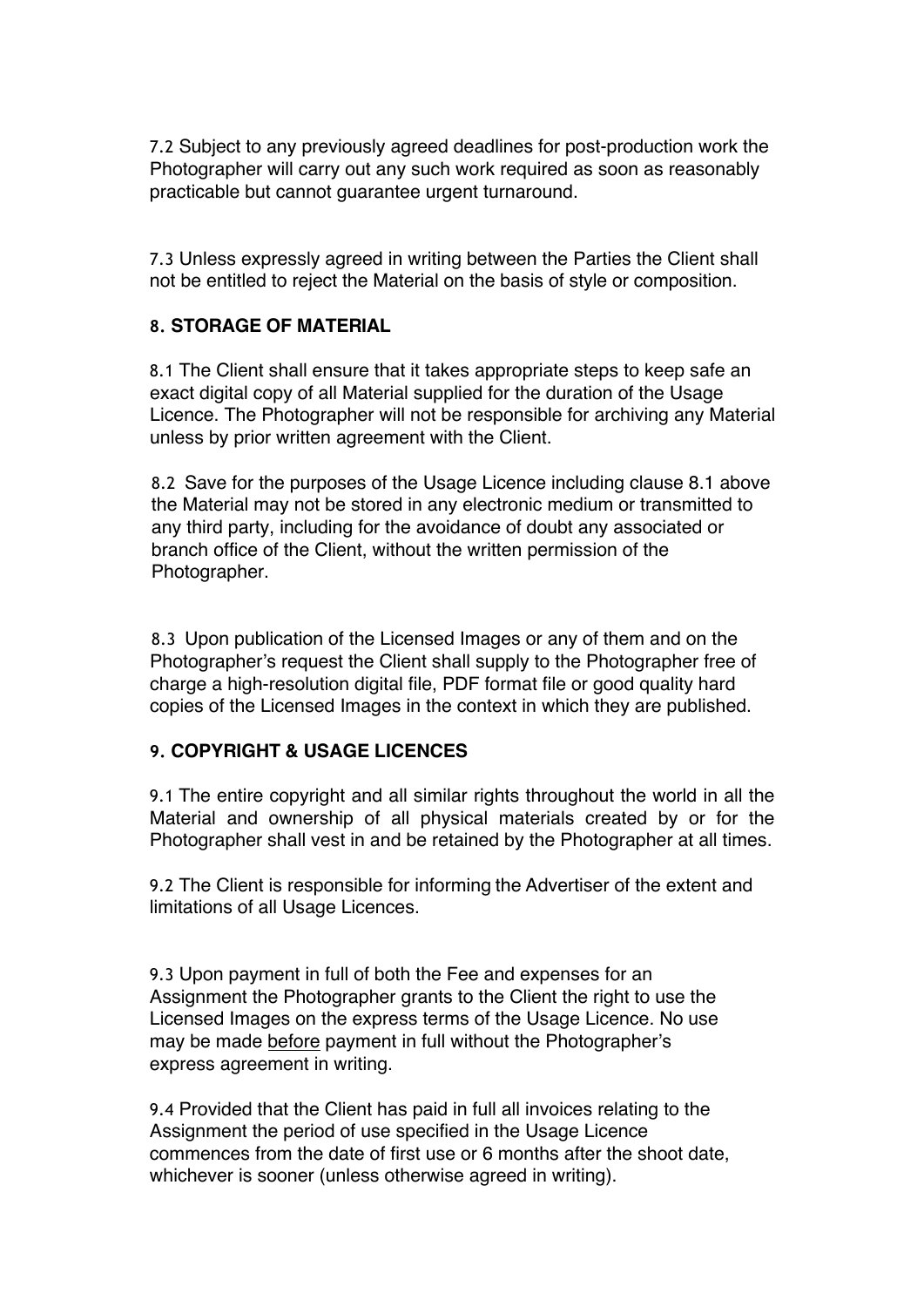9.5 Usage of the Licensed Images is limited to use of such images as provided by the Photographer and the Client shall not manipulate any Licensed Photograph or make use of only part of any individual image without the prior written permission of the Photographer.

9.6 The Client may only sub-license the right to use the Licensed Images to the disclosed Advertiser as agreed and strictly on the terms of the Usage Licence.

9.7 Neither the Client nor the Advertiser may use the Licensed Images in relation to any additional products or services not specified in the Usage Licence.

9.8 Any licence to use the Licensed Images shall automatically be revoked if payment in full of both the Fee and expenses for an Assignment is not received by the due date specified in the relevant invoices or if the Client or Advertiser becomes insolvent or is put into receivership or is subject to any of the matters set out in clause 20.1.2 below.

### **10. ADDITIONAL/EXTENDED USAGE**

10.1 The Fee is based on the Usage Licence as specified in the Estimate. Any additional or extended use (including for the avoidance of doubt the use of individual still frames from licensed moving image footage) will attract an additional fee which must be agreed by the Photographer in advance.

10.2 Any estimates of additional or extended usage licence fees provided to the Client are valid for a period of three months from the date of the estimate only (unless otherwise notified in writing).

10.3 The Client acknowledges that such estimates do not include provision for any third party rights which are the responsibility of the Client pursuant to clause 12 below.

10.4 The Client shall procure that the Advertiser requests any necessary extended or additional usage licence(s).

10.5 Any extended or additional use made without permission shall attract an additional fee.

#### **11. EXCLUSIVITY**

11.1 All Usage Licences granted by the Photographer to the Client shall be exclusive to the Advertiser and the Client unless otherwise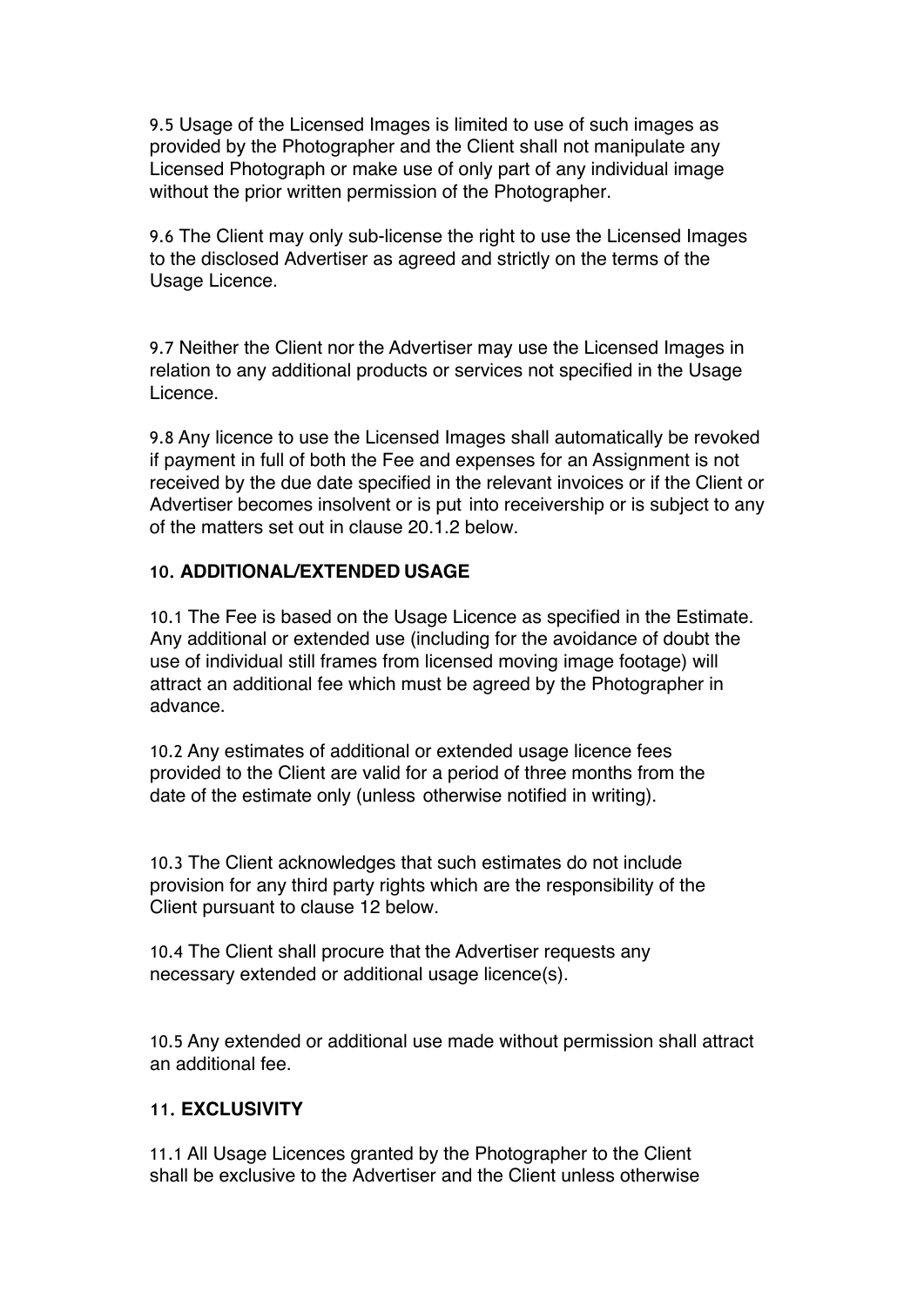agreed in writing.

11.2 Subject to clause 11.4, the Photographer undertakes not until 2 years after the shoot or the expiry of the Usage Licence(s) (whichever is later) to grant any other licence in respect of the Material to any third party.

11.3 After expiry of the exclusivity period the Photographer shall make such use of the Material including the Licensed Images as he/she sees fit.

11.4 Nothing in this clause 11 shall prevent the Photographer at any time from using the Material, whether commercial, test or speculative (images shot for presentation/pitch/ awards), in any form and in any manner worldwide for the purpose of promoting his/her services, provided that in the case of unpublished Material the Photographer shall first obtain the Client's consent, such consent not to be unreasonably withheld. The Photographer reserves the right to use the Material for this purpose whether or not in the context of the Advertiser's advertisement or other material in which the Material is incorporated, including without limitation the Advertiser's branding.

# **12. THIRD PARTY RIGHTS**

12.1 Engagements of third party suppliers, including models, are subject to such terms and conditions as those parties may require which shall be made available by the Photographer on request.

12.2 Estimated model fees cover modelling time only and the Client shall be responsible for clearing model usage unless otherwise stated on the Estimate.

12.3 Items created specifically for the shoot shall remain the property of their creator unless agreed otherwise.

12.4 The Photographer shall not be responsible for obtaining any clearances in respect of third party copyright works, trade marks, designs or other intellectual property used in relation to the Assignment or any Usage Licence or extension thereof unless expressly agreed in writing prior to the shoot.

# **13. CREDITS**

13.1 In respect of all editorial uses and otherwise as additionally stated in the Estimate the Client shall procure that the Photographer's name is printed on or in reasonable proximity to all published reproductions of the Licensed Images.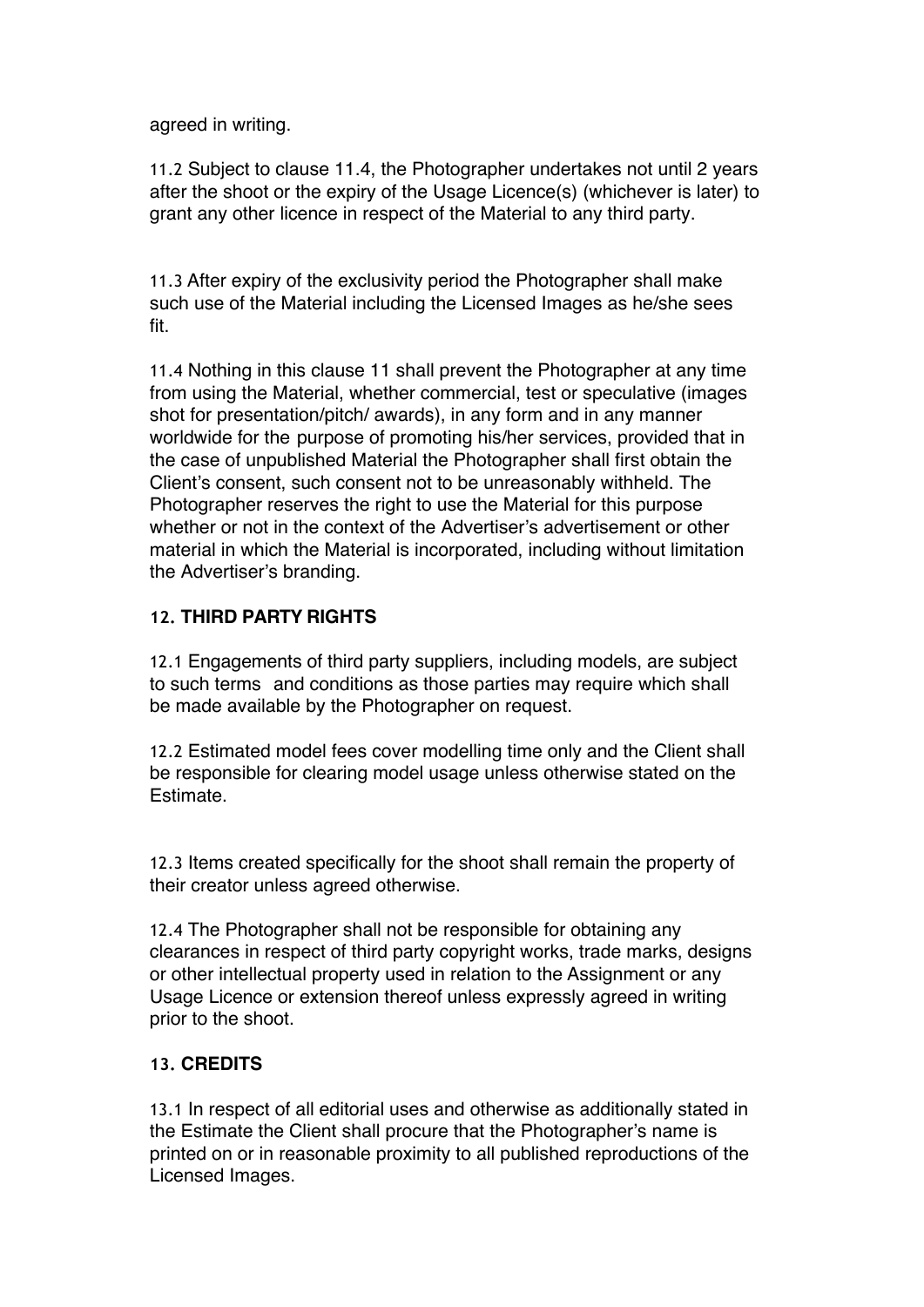## **14. PAYMENTS**

14.1 All expenses and production costs must be paid in advance of the shoot unless otherwise agreed in writing and such invoices are due on presentation.

14.2 All other invoices must be paid within 30 days of the date of issue. The Photographer reserves the right to charge interest on late payments at the rate prescribed by the Late Payment of Commercial Debts (Interest) Act 1998 from the date payment was due until the date payment is made.

14.3 If there is a delay of one month or more between agreed pre-production work and the shoot, the Photographer reserves the right to invoice the Client for the pre-production element of the Fee and for any expenses already incurred by the Photographer.

14.4 Usage Licence and any third party fees negotiated by the Photographer are payable regardless of whether Licensed Images are in fact used by the Client or the Advertiser.

14.5 All payments are due in pounds sterling unless expressly stated otherwise.

# **15. EXPENSES**

15.1 All expenses figures provided in advance of a shoot are estimates only and the Client should allow a minimum 10% contingency budget in all cases. All estimated costs are stated exclusive of VAT.

15.2 The Photographer will endeavour to work within the agreed cost estimate, but individual costs within the Estimate may vary at his/her discretion to enable the most effective realisation of the brief.

15.3 Receipts for expenses can only be provided if requested prior to shoot confirmation. Provision of receipts will incur an accountancy charge of 1.5% of total costs and fees incurred in respect of the Assignment subject to a minimum charge of £250 and a maximum of £600.

15.4 Where extra expenses or time are incurred by the Photographer as a result of alterations to the original brief by the Client, or otherwise at its request, the Client shall be liable to pay such extra expenses and additional fees at the Photographer's normal rate.

# **16. RETURN OF MATERIALS**

16.1 Within 30 days of expiry of any Usage Licence the Material must be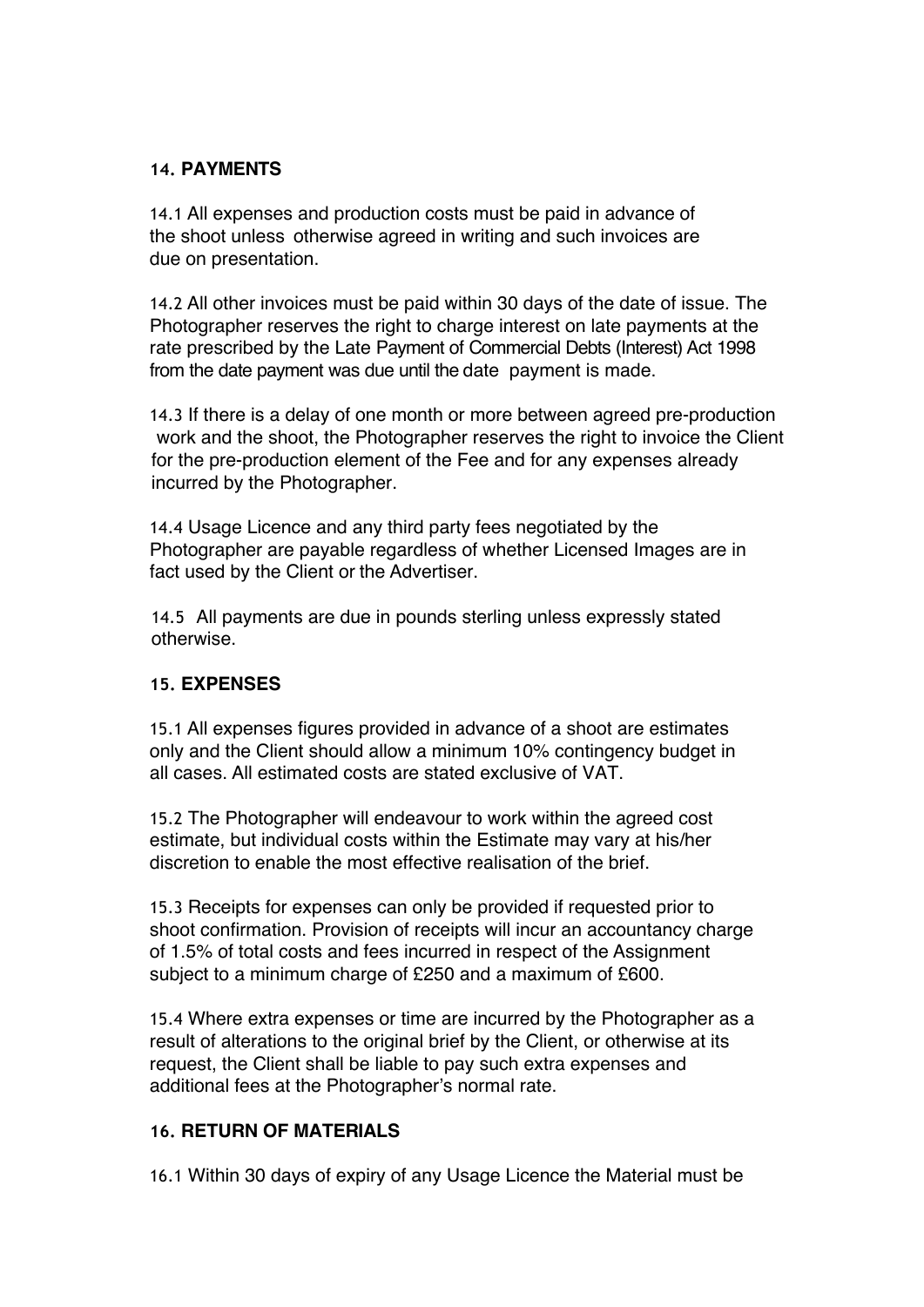returned to the Photographer in good condition and any digital files stored by the Client and the Advertiser must be deleted.

# **17. INDEMNITY**

17.1 The Client shall indemnify the Photographer and keep him/her and their respective officers and employees indemnified on a continuing basis against all liabilities, claims, costs, damages and expenses claimed or incurred (including legal costs) or licence fees due by reason of any infringement claim, or alleged infringement, of any intellectual property rights relating to any failure by the Client to obtain third party clearances or arising out of use of the Material by the Client or the Advertiser outside of the Usage Licence or otherwise as a result of any breach by the Client or the Advertiser of these terms.

# **18. EXTENT OF LIABILITY**

18.1 The Photographer shall not be liable to the Client for any loss of profit, loss of contracts, loss of business or revenues, loss of production or for any indirect, special or consequential loss, damage, costs, expenses or other claims (whether caused by the negligence of the Photographer, Photographer's employees, agents or sub-contractors or otherwise) which arise out of or in connection with the shoot.

18.2 The Photographer's maximum aggregate liability for all losses, damages, costs, claims and expenses however or whenever arising out of or in connection with these Terms shall in any event be limited to the total amount of the fees paid to the Photographer in relation to the relevant Assignment.

18.3 Notwithstanding the above, nothing in these terms excludes or limits the liability of the Photographer for death or personal injury caused by the Photographer's negligence or that of his/her employees, agents or subcontractors, for any fraudulent statement or act or for any matter which it would be illegal to exclude.

18.4 The Photographer hereby disclaims any warranties, conditions and other terms on or relating to the services hereunder or any parts thereof which might otherwise be implied whether by statute, law, custom, course of dealing or otherwise, including without limitation any warranty, condition, or other terms of merchantability, quality, fitness for purpose or noninfringement to the fullest extent permitted by law.

# **19. CONFIDENTIALITY**

19.1 The Photographer will keep confidential and will not disclose to any third parties or make use of material or information communicated to them in confidence for the purposes of the Assignment, save as may be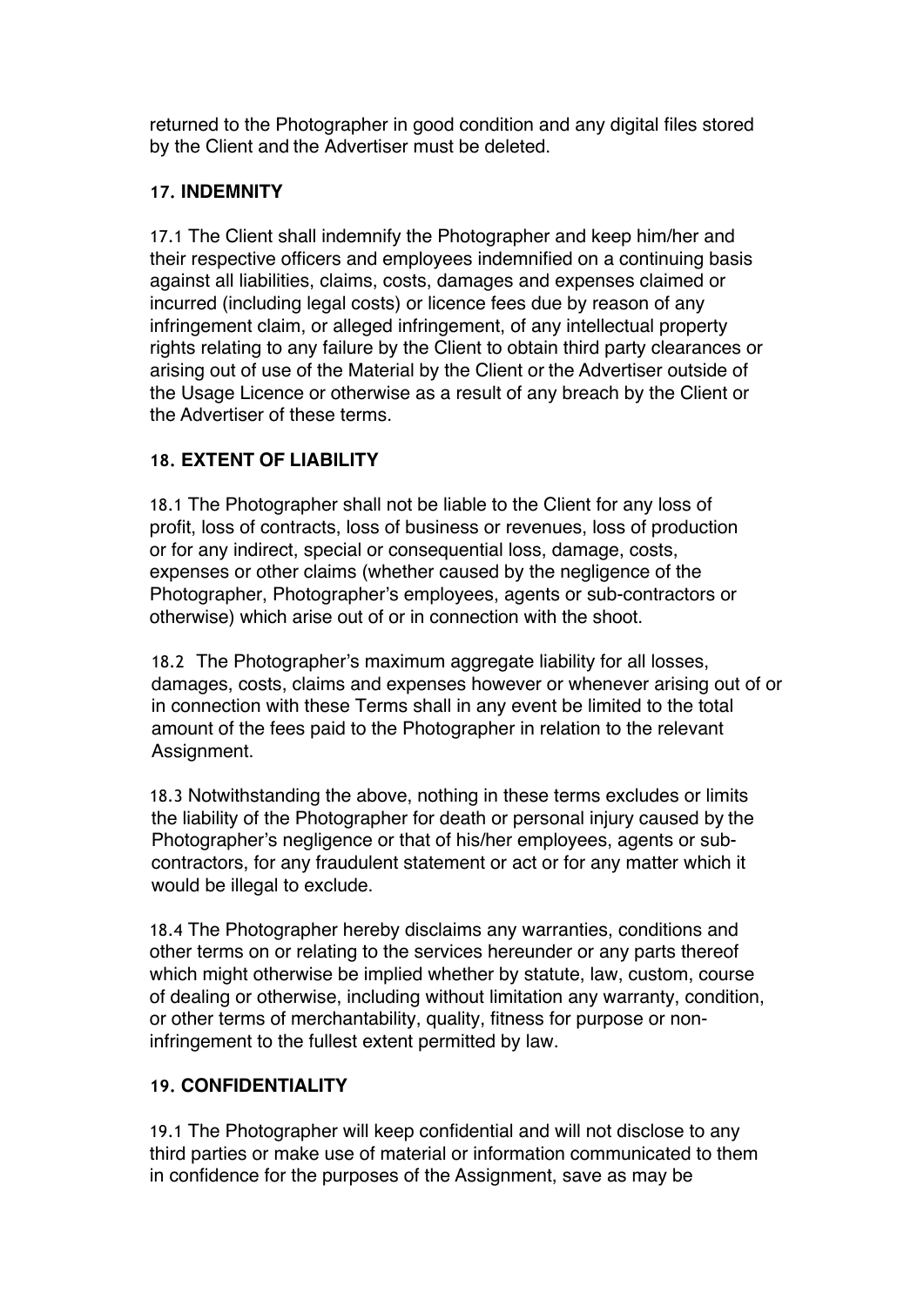reasonably necessary to enable the Photographer to carry out his/her obligations in relation to the Assignment.

19.2 It shall be the sole responsibility of the Client to arrange for any third party involved in the Assignment to enter into any confidentiality agreement.

19.3 The Photographer will not be liable for any breach of confidentiality by any third party.

# **20. TERMINATION**

20.1 Either party will be entitled to terminate these Terms immediately by giving written notice to the other if the other party:

20.1.1 commits a material breach of these Terms and fails to remedy that breach (if remediable) within 30 days after receipt of written notice requesting its remedy; or

20.1.2 is the subject of a bankruptcy order or becomes insolvent or makes any arrangement or composition with or assignment for the benefit of its creditors or if any of the other party's assets are the subject of any form of seizure, or the other party goes into liquidation either voluntary (otherwise than for reconstruction or amalgamation) or compulsory, or a receiver or administrator is appointed over the other party's assets.

# **21. EFFECTS OF TERMINATION**

21.1 On termination or expiry of these Terms for whatever reason:

21.1.1 The Client shall pay all sums due and owing the date of which will be automatically accelerated to the date of termination.

21.1.2 The provisions of Clauses 2, 3.3, 8, 9, 10, 11, 12, 13, 16, 17, 18 and 19 shall survive expiry or termination.

21.2 Any termination and/or suspension of these Terms shall be without prejudice to any other rights or remedies a party may be entitled to hereunder or at law and shall not affect any accrued rights or liabilities of either party.

### **22. FORCE MAJEURE**

22.1 The Photographer shall not be liable for any failure or delay in the performance of any of such party's obligations under these Terms caused by any circumstances beyond such party's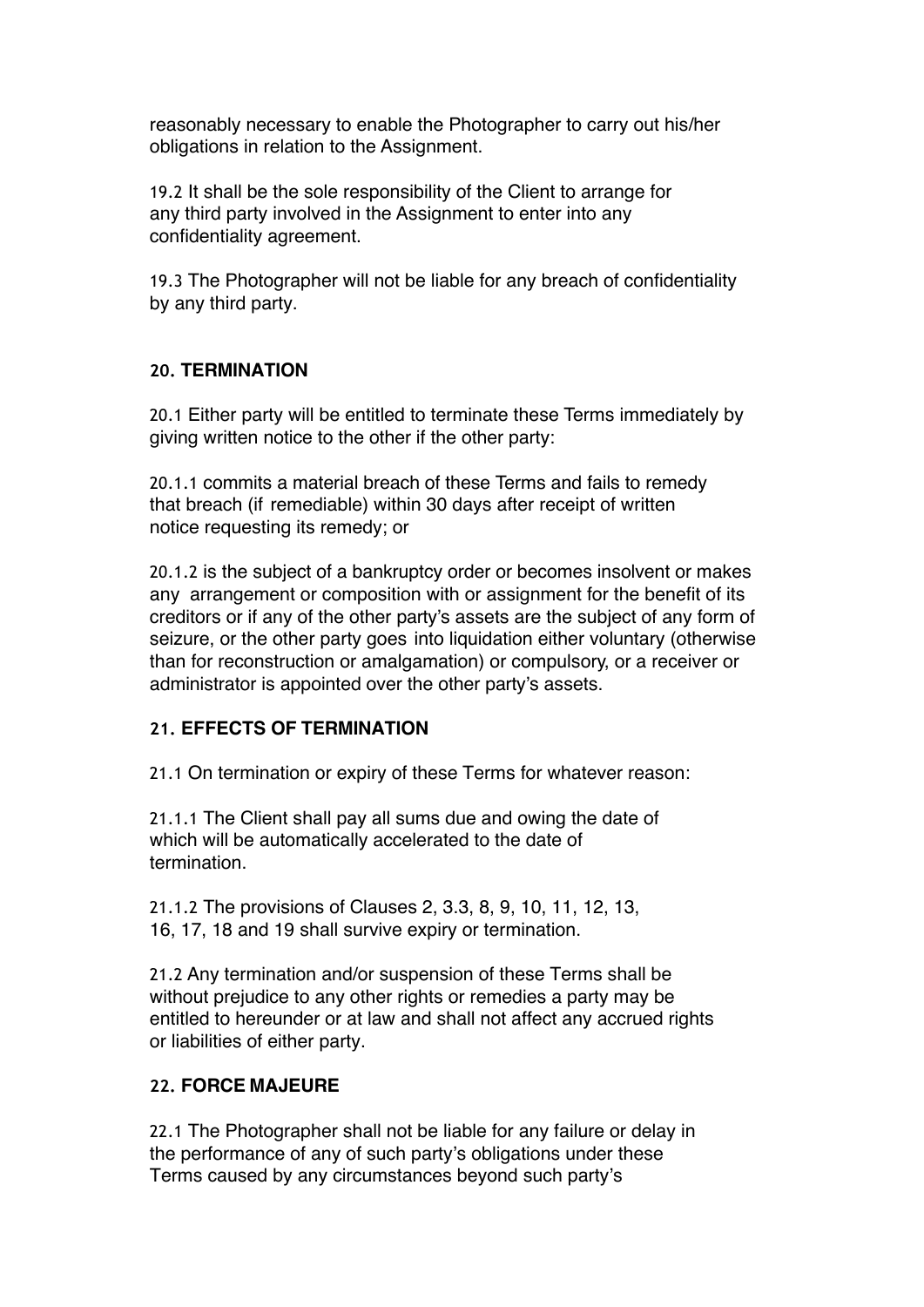reasonable control.

## **23. GENERAL**

23.1 Waiver: No delay or omission by a party in exercising any right or remedy under these Terms shall operate to impair such right or remedy or be construed as a waiver thereof. Any single or partial exercise of any such right or remedy shall not preclude any further exercise or the exercise of any other right or remedy.

23.2 Assignment/Sub-contracting: Neither party shall be entitled to assign, transfer, delegate or sub-contract the whole or any part of its rights and obligations under these Terms without the prior written consent of the other party (such consent not to be unreasonably withheld or delayed).

23.3 Notices: Any notice under these Terms shall be duly given if: (a) delivered personally; or (b) sent by pre-paid post, in which case it shall be deemed to have been received 48 hours after posting; or (c) sent by fax, in which case it shall be deemed to have been received when transmitted.

23.4 Entire Agreement and Variation: These Terms and the Estimate constitute the entire agreement between the parties with respect to their subject matter.

23.5 Severability: If any part of these Terms is found by any court or other competent authority to be invalid, unlawful or unenforceable then such part shall be severed from the Terms and the remainder shall continue to be valid and enforceable to the fullest extent permitted by law.

23.6 Relationship: Nothing in these Terms shall be construed so as to give rise to any agency, joint venture, partnership or relationship of employer and employee between the parties.

23.7 Third Party Rights: The provisions of these Terms are for the benefit of the parties and are not intended to confer upon any person except the parties any rights or remedies hereunder. No person who is not a party to these Terms shall have any right to enforce any of its terms pursuant to the Contracts (Rights of Third Parties) Act 1999.

23.8 Law and Jurisdiction: These Terms are governed by the laws of England & Wales and the Parties hereby irrevocably submit to the nonexclusive jurisdiction of the courts of England & Wales.